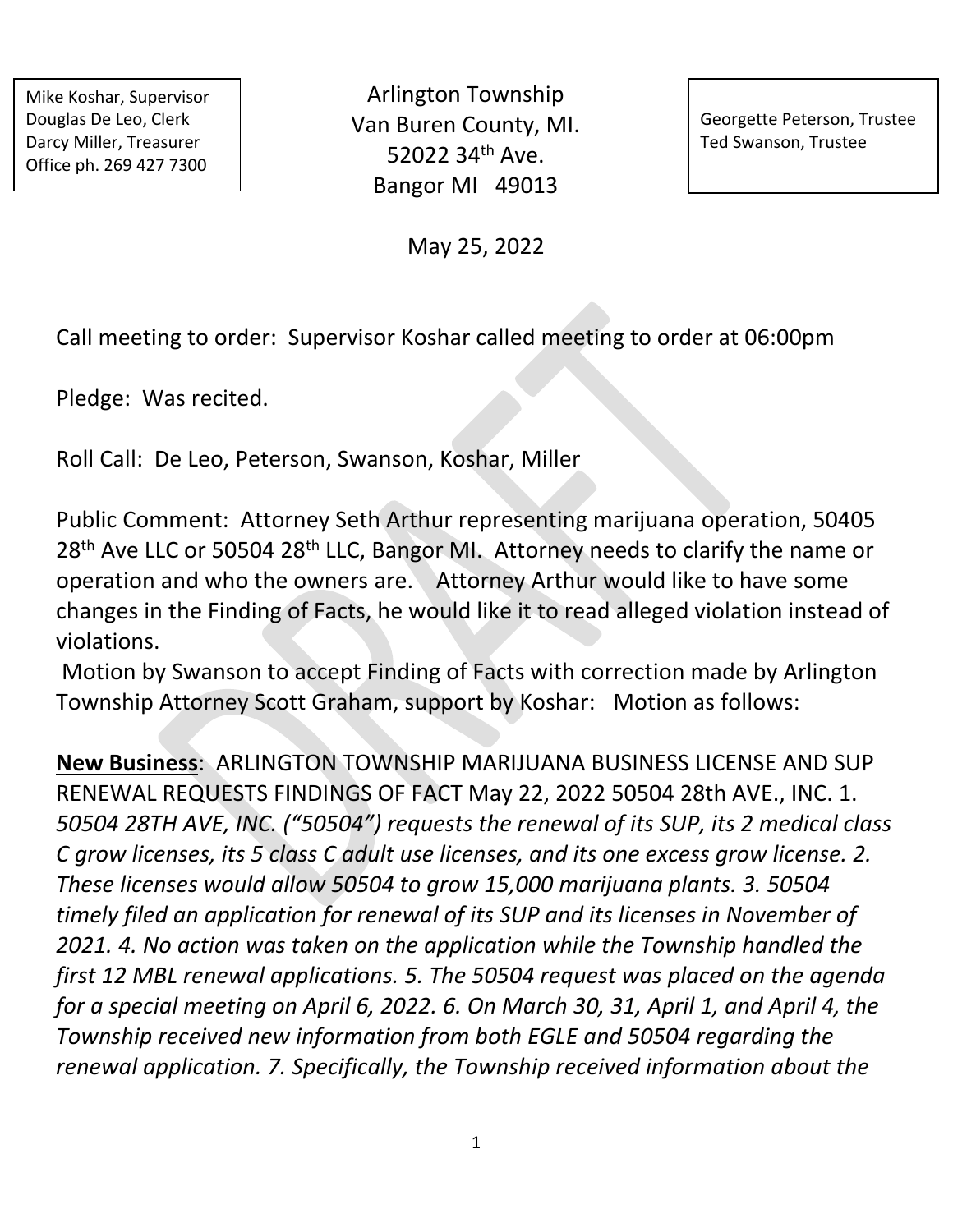*EGLE property evaluation of 50405 28th Ave., the property on which the licenses would* 

### *Minutes of Arlington Township meeting on May 22,2022*

*be used. 8. The Township learned that EGLE referred its investigation to the Attorney General's office for accelerated enforcement. 9. The Township contacted the AG's office and obtained additional facts. 10. On December 8, 2021, EGLE conducted its most recent inspection of the property. 11. EGLE then notified 50504 that it was using land in violation of the Wetlands Protection Act ("WPA"). 12. 50504 has not cured the WPA violations. 13. It appears that 50504 has offered to enter into an administrative consent order that would require correction of all EGLE concerns. 14. The EGLE violations have been ongoing since 2019. 15. This is the case not only because of the natural condition of the land, but because of a number of actions by 50504. 16. The Township adopts the EGLE findings regarding such actions. 17. 50504 has submitted the following documents: a. Site Plan (approved by the Interim Township Engineer)(see H below); b. Site Plan Certification; c. Letters of Approval from the Fire Department and Road Commission; d. License Renewal Application and Supporting Documents; e. SUP Renewal Application and Supporting Documents; f. Prequalification Application for 50504 and Supporting Materials; g. State Licenses; h. Statement Regarding the Lack of Physical Changes to the Property other than the Construction of Previously Approved Structures; I. Estimate of Production for 2021 and 2022; j. Insurance Documents; k. Background Information; l. Inspection Reports; m. Prior Renewal Documents; n. Prior Renewal Correspondence; o. Financial Statements; and p. Prior Township Correspondence. 18. 50504 has not have provided accurate information regarding its current owners. 19. 50504 grew 3,000 plants in 2021 and estimates that it will grow 15,000 plants in 2022. 20. It is impossible to determine whether there will be changes to the property based on EGLE requirements. 21. There may be changes to the operation based on new ownership. 22. The site plan complies with Article V of the Township Zoning Ordinance. If changes are required by EGLE, the site plan may need modification. 23. The Township has received complaints regarding the businesses during the past year relating to the general condition of the land. EGLE is handling issues that relate to the complaints. 24. On October 15,*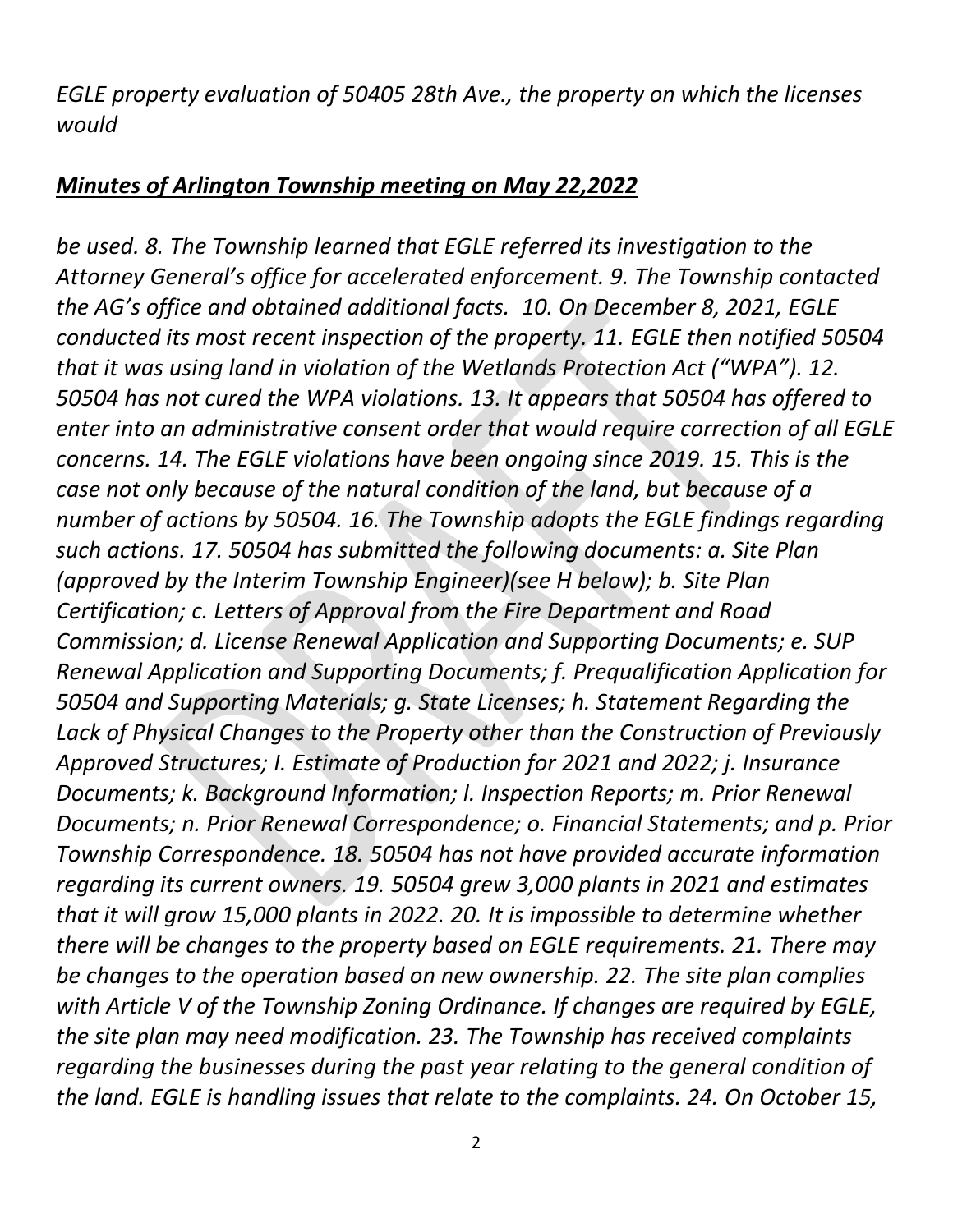*2021, EGLE served a Violation Notice on Jeffrey Yatooma for the property. The Notice identified the following general issues on the property: a. The placement of* 

#### *Minutes of Arlington Township meeting on May 22,2022*

*fill material in a wetland without a permit; b. The removal of soil from a wetland; and c. The construction of a culvert and a pond within 500 feet of the Wright County Drain. 25. EGLE asked Yatooma for information describing what work had been performed on the property. 26. An undated written response was filed with EGLE explaining the basis for the work and describing the work. 27. The response noted that the land contract vendee of the property was Arlington Development Group, LLC. 28. On December 8, 2021, EGLE inspected the property in order to evaluate compliance with provisions of the Wetlands Protection Act. 29. EGLE noted the following violations: a. The placement of fill material impacting 10 acres of wetlands; b. The placement of structures within wetlands; and c. The construction of a storm water pond within 500 feet of the Wright County Drain, and other dredging. 30. EGLE noted that, "the WRD has determined that a permit would not have been approved for this project." 31. EGLE told 50504 that it is willing to work on the entry of an administrative consent agreement that would detail how 50504 would cure the violations that existed on the property. 32. 50504 responded that it was interested in trying to negotiate such an agreement. 33. As of April 1, 2022, EGLE, through the attorney general's office, told the Township that discussions regarding an administrative consent agreement have not started. 34. Therefore, as of now, 50504 has requested the renewal of an SUP for property that is being maintained in violation of specific EGLE regulations. 35. Article XIII of the Township Zoning Ordinance provides that an SUP request may be denied by the Township for a number of reasons. 36. If 50504 is allowed to grow marijuana on land that is maintained in violation of the WPA, the Township and its residents will be damaged. 37. Township businesses like 50504 should be required to comply with the WPA. 38. 50504 has failed to demonstrate that has acted in good faith in attempting to remedy EGLE violations. 39. In order to protect the Township and its residents, the Board has determined that 50504 shall not be allowed to grow marijuana plants either indoors or outdoors until it has received clearance from*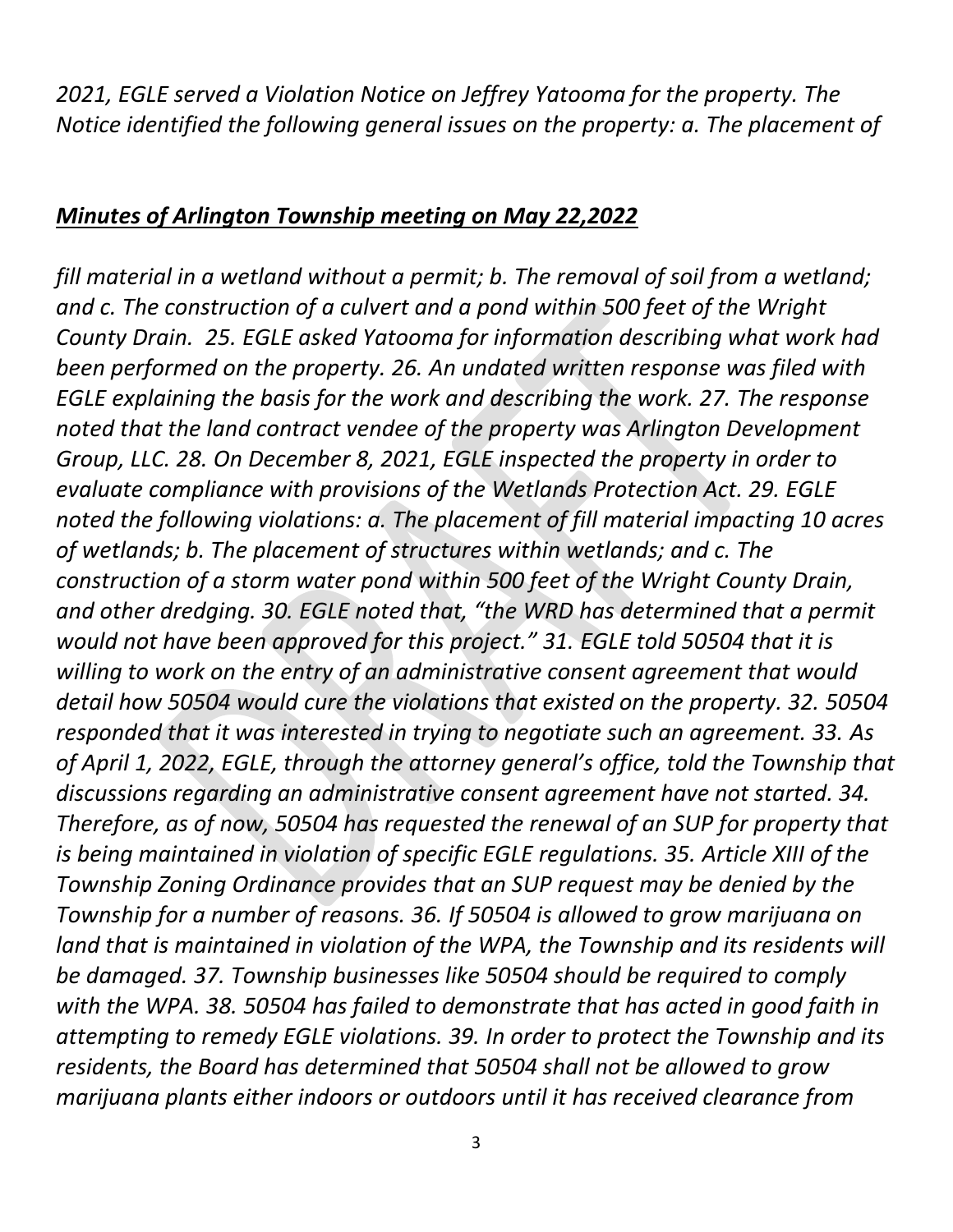*EGLE regarding EGLE violations and WPA violations. 40. 50504's application is conditionally granted, based on the condition that 50504 shall not grow marijuana until EGLE finds that 50504 is not violating any provision of the WPA or other state statute. Roll Call: De Leo yea, Miller yea, Swanson yea, Peterson yea, Koshar yea.* 

#### *Minutes of Arlington Township meeting on May 22,2022*

*2. Sterling Heights Technology DBA as Grown Arlington: Motion by Swanson, supported by Koshar to accept the fact of findings dated May 22, 2022. Motion as follows:* 

*ARLINGTON TOWNSHIP MARIJUANA BUSINESS LICENSE AND SUP RENEWAL REQUESTS FINDINGS OF FACT May 22, 2022 STERLING HEIGHTS TECHNOLOGY, LLC, DBA GROW ARLINGTON 1. STERLING HEIGHTS TECHNOLOGY, LLC, DBA GROW ARLINGTON ("GA") requests the renewal of its SUP, its 4 medical class C grow licenses, and its 3 class C adult use licenses. 2. These licenses would allow GA to grow 12,000 marijuana plants. 3. GA timely filed an application for renewal of its SUP and its licenses in November of 2021. 4. No action was taken on the application while the Township handled the first 12 MBL renewal applications. 5. EGLE then notified GA that it was using land in violation of the Wetlands Protection Act ("WPA"). 6. GA has not cured the WPA violations. 7. GA has retained an environmental consultant who is actively engaged with EGLE regarding correction of EGLE and WPA violations. 8. GA has submitted the following documents: a. Site Plan (approved by the Interim Township Engineer); b. Site Plan Certification; 2 c. Letters of Approval from the Fire Department and Road Commission; d. License Renewal Application and Supporting Documents; e. SUP Renewal Application and Supporting Documents; f. Prequalification Application for GA and Supporting Materials; g. Statement Regarding the Lack of Physical Changes to the Property other than the Construction of Previously Approved Structures; h. Insurance Documents; i. Background Information; j. Inspection Reports; k. Prior Renewal Documents; l. Prior Renewal Correspondence; m. Financial Statements; and n. Prior Township Correspondence. 9. The site plan complies with Article V of the Township Zoning Ordinance. If changes are required by EGLE, the site plan may need modification. 10. The Township has received no complaints regarding GA during the past year relating to the general condition of the land. 11. Article XIII of the*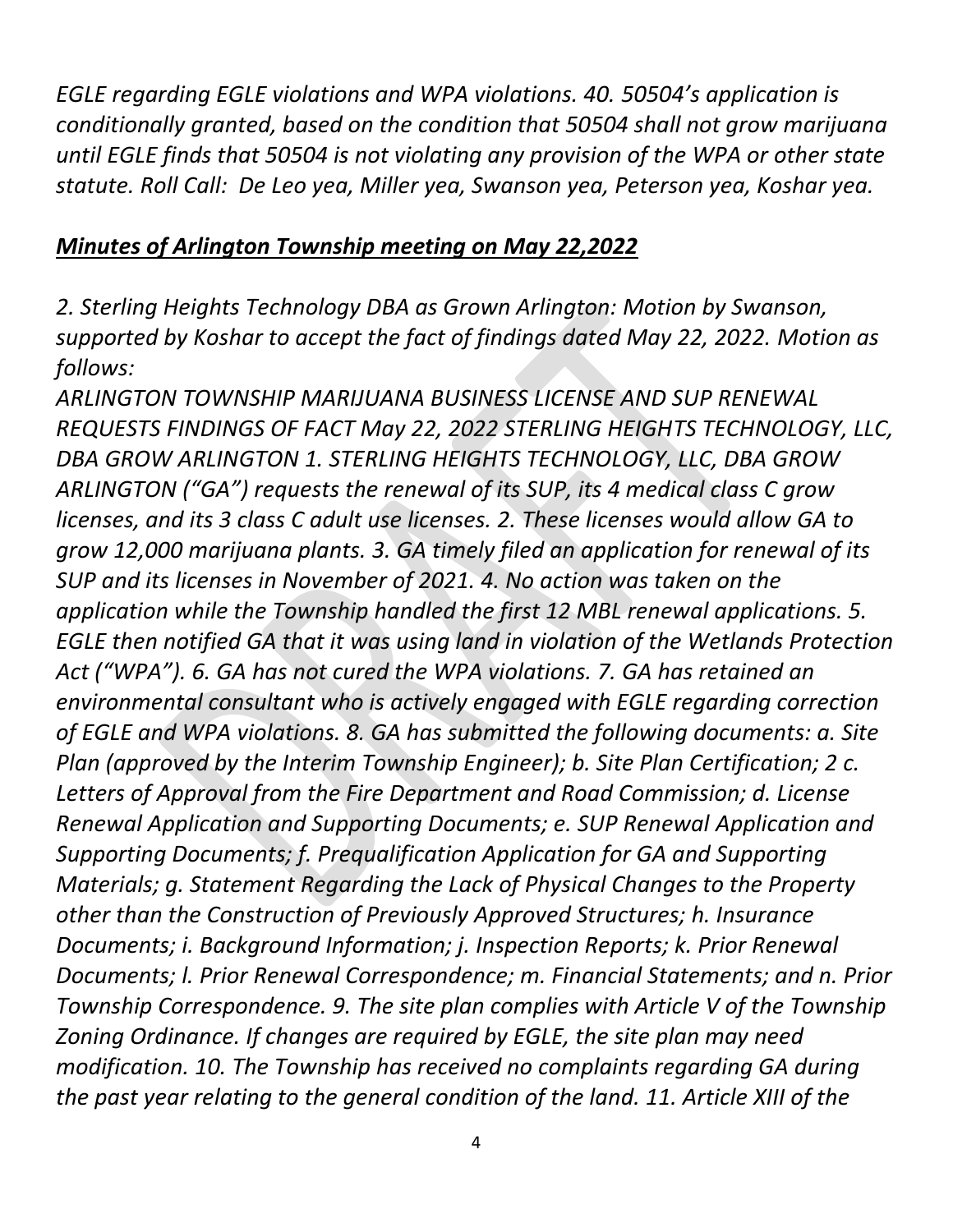*Township Zoning Ordinance provides that a SUP request may be denied by the Township for a number of reasons. 12. If GA is allowed to grow marijuana on land* 

## *Minutes of Arlington Township meeting on May 22,2022*

*that is maintained in violation of the WPA, the Township and its residents will be damaged. 13. Township businesses like GA should be required to comply with the WPA.* 3 14. GA has failed to demonstrate that has acted in good faith in attempting *to remedy EGLE violations. 15. In order to protect the Township and its residents, the Board has determined that GA shall not be allowed to grow marijuana plants either indoors or outdoors until it has received clearance from EGLE regarding EGLE violations and WPA violations. 16. GA's application is conditionally granted, based on the condition that GA shall not grow marijuana until EGLE finds that GA is not violating any provision of the WPA or other state statute.* 

*Roll Call: Koshar yea, Miller yea, Peterson yea, Swanson yea, De Leo yea.* 

3. Quality Cannabis DBA as WKS Land Holdings INC: Motion to enter into closed session by Peterson, supported by Swanson, at 08:00pm. Roll Call: De Leo yea, Miller yea, Koshar yea, Peterson yes, Swanson yea.

Return to Open Meeting: Mrs. Daniels was allowed to speak at this time. The Daniels who own property across the street from Quality Cannabis have filed a complaint with Township and EGLE. Mrs. Daniels the bank of the water way on the north side of her yard has been eroding since Quality Cannabis has discharged water into it. Not eroded for the 50 years she has lived there.

Motion by Swanson to renew the SUP and issues three medial licenses to Quality Cannabis. Swanson amends motion to read renew SUP and three medical licenses with the offer from Quality for a fee of \$7500.00 or up to  $\frac{1}{2}$  the expense to repair the water way bank on Daniels property. Supported by Koshar: Roll call: De Leo